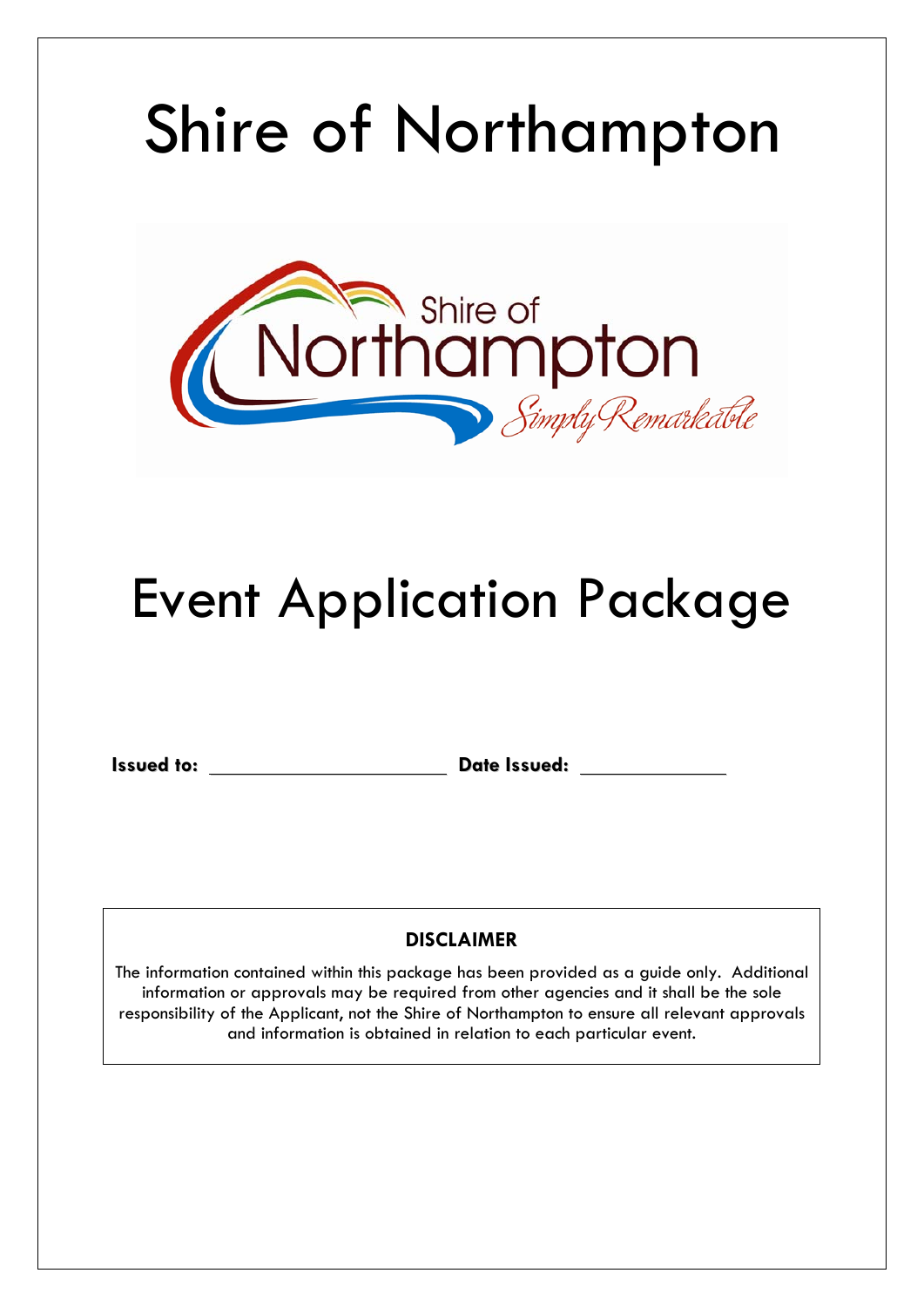## **EVENT APPLICATION**

This form is an application only. You will be notified in writing when your event Application has been processed. Applications must be submitted at least 8 weeks prior to your event.

#### **Organiser's Details**

| <b>Event Details</b>                                                                                                                                       |
|------------------------------------------------------------------------------------------------------------------------------------------------------------|
|                                                                                                                                                            |
|                                                                                                                                                            |
|                                                                                                                                                            |
|                                                                                                                                                            |
|                                                                                                                                                            |
| Proposed venue details: (eg. name of reserve, building or public open space)                                                                               |
|                                                                                                                                                            |
|                                                                                                                                                            |
| Event description: (eg. Sporting, commercial, entertainment and in addition please state whether the<br>event is a one-off or proposed as an annual event) |
|                                                                                                                                                            |
|                                                                                                                                                            |
| Entertainment: Brief details (number of stalls/products/entertainment-bands, amplified<br>music/animals/activities/farm machinery/rides)                   |
|                                                                                                                                                            |
|                                                                                                                                                            |
| Primary purpose of event: (eg. fundraiser for community group)                                                                                             |
|                                                                                                                                                            |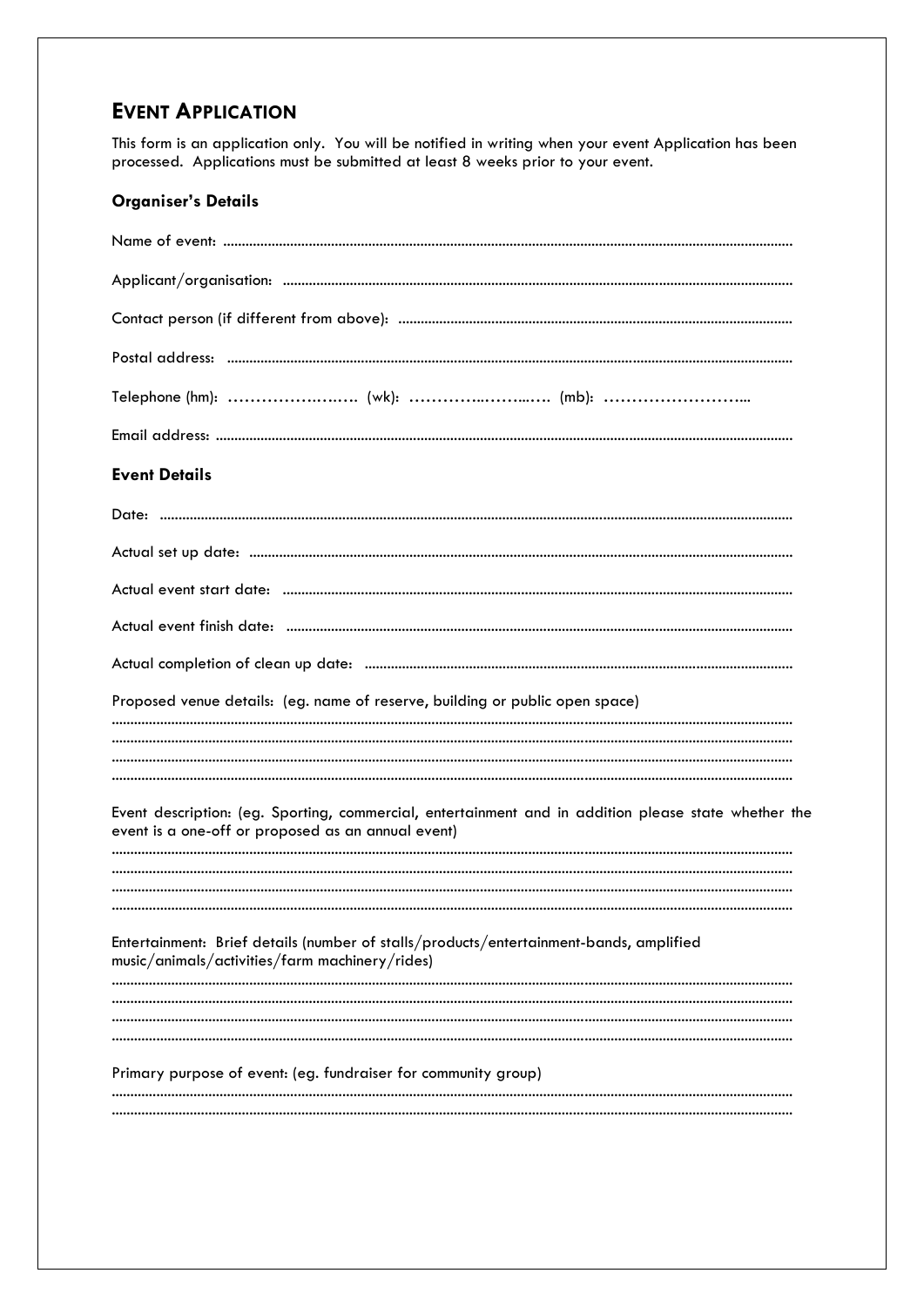| Will alcohol be available/consumed on site?                                                                                                                               |         | Yes                                                                                           | No |
|---------------------------------------------------------------------------------------------------------------------------------------------------------------------------|---------|-----------------------------------------------------------------------------------------------|----|
| Will food be available?                                                                                                                                                   |         | Yes                                                                                           | No |
| Details of any tents, marquees, stages etc. to be used for the event:                                                                                                     |         |                                                                                               |    |
| Details of any road closures or use of roads for the event: (Note: separate approvals required                                                                            |         |                                                                                               |    |
| through police services)                                                                                                                                                  |         |                                                                                               |    |
| Will the event have implications for local residents, (eg. Noise, traffic management, parking, crowds<br>etc.) and if so how is it proposed to manage these implications? |         |                                                                                               |    |
|                                                                                                                                                                           |         |                                                                                               |    |
| <b>Expected Attendance</b>                                                                                                                                                |         |                                                                                               |    |
|                                                                                                                                                                           |         |                                                                                               |    |
|                                                                                                                                                                           |         |                                                                                               |    |
|                                                                                                                                                                           |         |                                                                                               |    |
| Have you ever conducted this event before and if so, when/where was it held?                                                                                              |         |                                                                                               |    |
|                                                                                                                                                                           |         |                                                                                               |    |
| <b>Event Facilities</b>                                                                                                                                                   |         |                                                                                               |    |
|                                                                                                                                                                           |         |                                                                                               |    |
|                                                                                                                                                                           |         |                                                                                               |    |
| Number of toilets available:                                                                                                                                              | Male:   | Hand Wash Basins:                                                                             |    |
|                                                                                                                                                                           | Female: | Hand Wash Basins:<br>VOILMAV WICH TO ATTACH ANY OTHER BELEVANT INFORMATION TO ACCICT WITH THE |    |

YOU MAY WISH TO ATTACH ANY OTHER RELEVANT INFORMATION TO ASSIST WITH THE **APPROVAL PROCESS**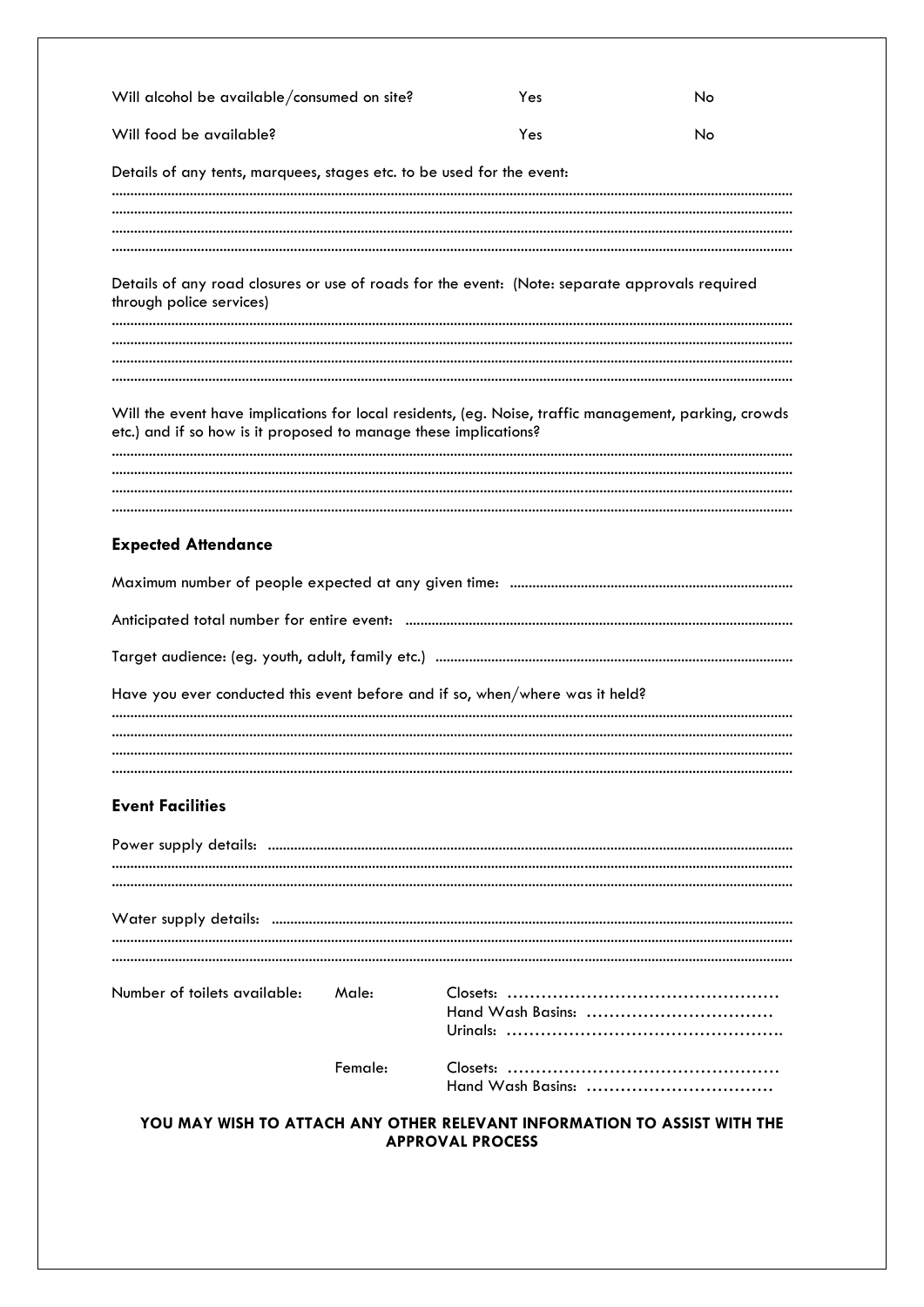### **SITE PLAN**

A detailed layout of the event is to be included with your application. Please ensure the following is indicated on the map (if applicable). It is suggested that a copy of the finalised site plan be issued to police, fire services, SES, and other relevant emergency services, First Aid and security personnel, and participants.

North

Stage Seating Seating Vehicle access points (include street names) Food stalls First aid post(s) Exercise to Location of marquees, tents etc. Electricity cables **Emergency exits** Sale or consumption of alcohol areas Parking areas **Fenced off areas** Location and number of additional toilet facilities Site signage The Lighting Any other facilities relevant to your event

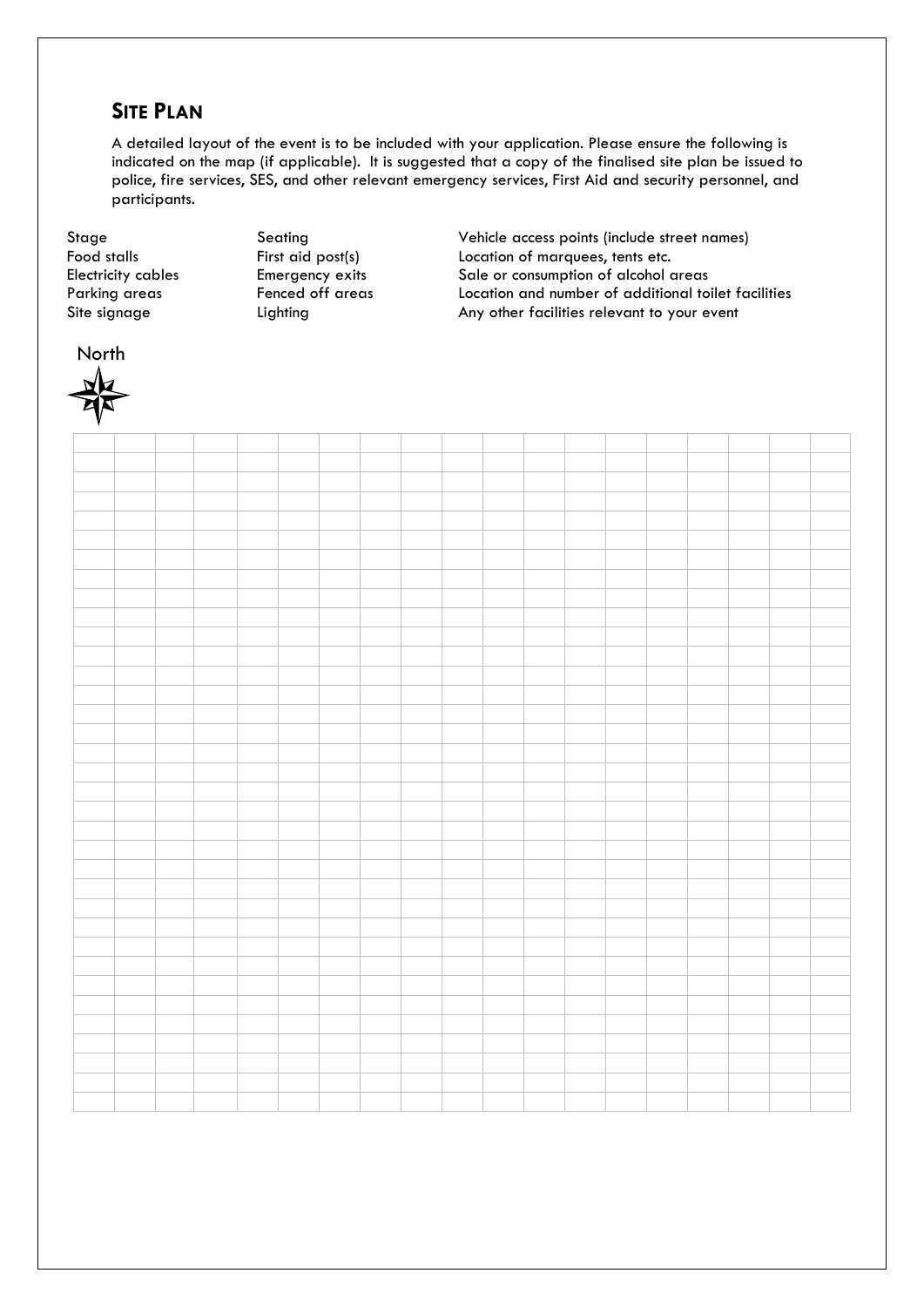## **ACKNOWLEDGEMENT**

 $\vert$ ,  $\vert$  as the event organiser,

applying for approval to host an event in the **Shire of Northampton** acknowledge that the information and completed actions in my application are true and correct. I accept full responsibility of the facility and/or reserve during the specified hire period and will ensure compliance with the Shire of Northampton's conditions of hire and local laws.

I will indemnify the Shire of Northampton against any action, suit or proceeding caused by my failure to observe all statutory and other requirements or as a result of my negligence or wilful actions. I will ensure that appropriate liability and other insurances are in place for the activities to be conducted.

I understand that the Event Application Package is a guide and has been compiled according to a number of statutory requirements. There could be other requirements that exist outside of the package and that, as the event organiser, I am responsible for.

| Signature:         | Date: |
|--------------------|-------|
|                    |       |
| <b>Print Name:</b> |       |

#### *Important Notes:*

- *You may not proceed with your event until written confirmation from the Shire advising that all Shire and other statutory requirements have been satisfied. This may take between 3 to 4 weeks depending on the scale and size of your event.*
- *Any special conditions (if applicable to your event) will be outlined in your confirmation letter. It*  is your responsibility to adhere to the conditions or to remain in regular contact with the relevant *Shire departments until necessary approvals are obtained.*
- *Applications and approvals for an event are not transferable. Therefore the organiser cannot transfer Shire approval for an event to an alternative venue, date or time, without renegotiating with the Shire.*
- *You must ensure that all arrangements you make, including emergency procedures, meet the needs of people with disabilities. Post event arrangements should be considered to transport patrons from the event (eg. availability of taxis, buses, etc.).*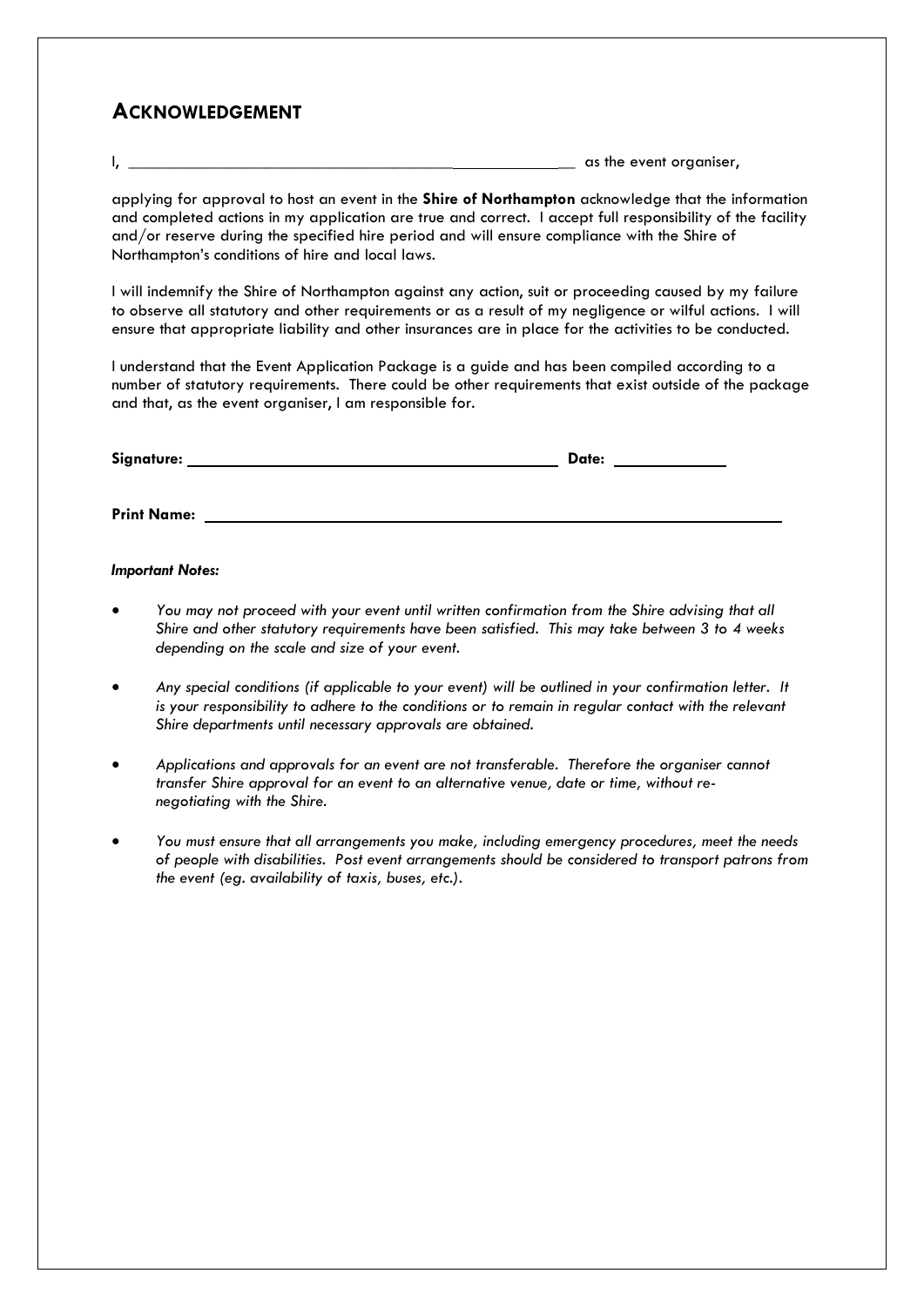## **INFORMATION AND GUIDE FOR APPLICANTS**

#### **1. LOCATION OF EVENT**

If you intend on holding your event on property owned or managed by the Shire of Northampton you will be required to apply for use of those grounds.

If event is to be held on privately owned land, you will be required to provide the written consent of the owner to hold the event on their property.

#### **2. SITE PLAN AND EVENT LAYOUT**

A site plan with the layout of the event is to be provided to the Shire of Northampton which includes:

- fencing
- stage and sound equipment
- stalls of any kind (food, craft, etc)
- seating
- liquor licensed area/s
- electrical supply
- First Aid
- structures (tents, marquees, etc)
- toilet facilities (existing and additional)
- lighting
- emergency access and routes

#### **3. EVENT TIME FRAME AND EXPECTED ATTENDANCE**

The event organiser is to provide the Shire of Northampton with the time that the ground will be in use, including set up and clean up. This information will be used for booking of the grounds, toilet facilities and bin requirements.

The Shire of Northampton is to be provided with an expected number of patrons attending the event, which will be used to calculate toilet, waste and First Aid requirements.

#### **4. ACCESS TO VENUE FOR SHIRE STAFF**

Shire staff members are to be afforded access to the whole venue for the duration of the event. Authority cards can be made up for staff members that require access.

#### **5. PUBLIC LIABILITY INSURANCE**

Council requires public liability insurance be provided for all events to a minimum value of \$5,000,000. This insurance is the responsibility of the event organiser.

#### **6. RISK MANAGEMENT PLAN**

The event organiser is to provide a risk management plan to the Shire's Health/Building Department prior to the event.

#### **7. LEGISLATIVE REQUIREMENTS**

Under the Health (Public Building) Regulations 1992, outdoor events are considered public buildings. The following are requirements under the above regulations: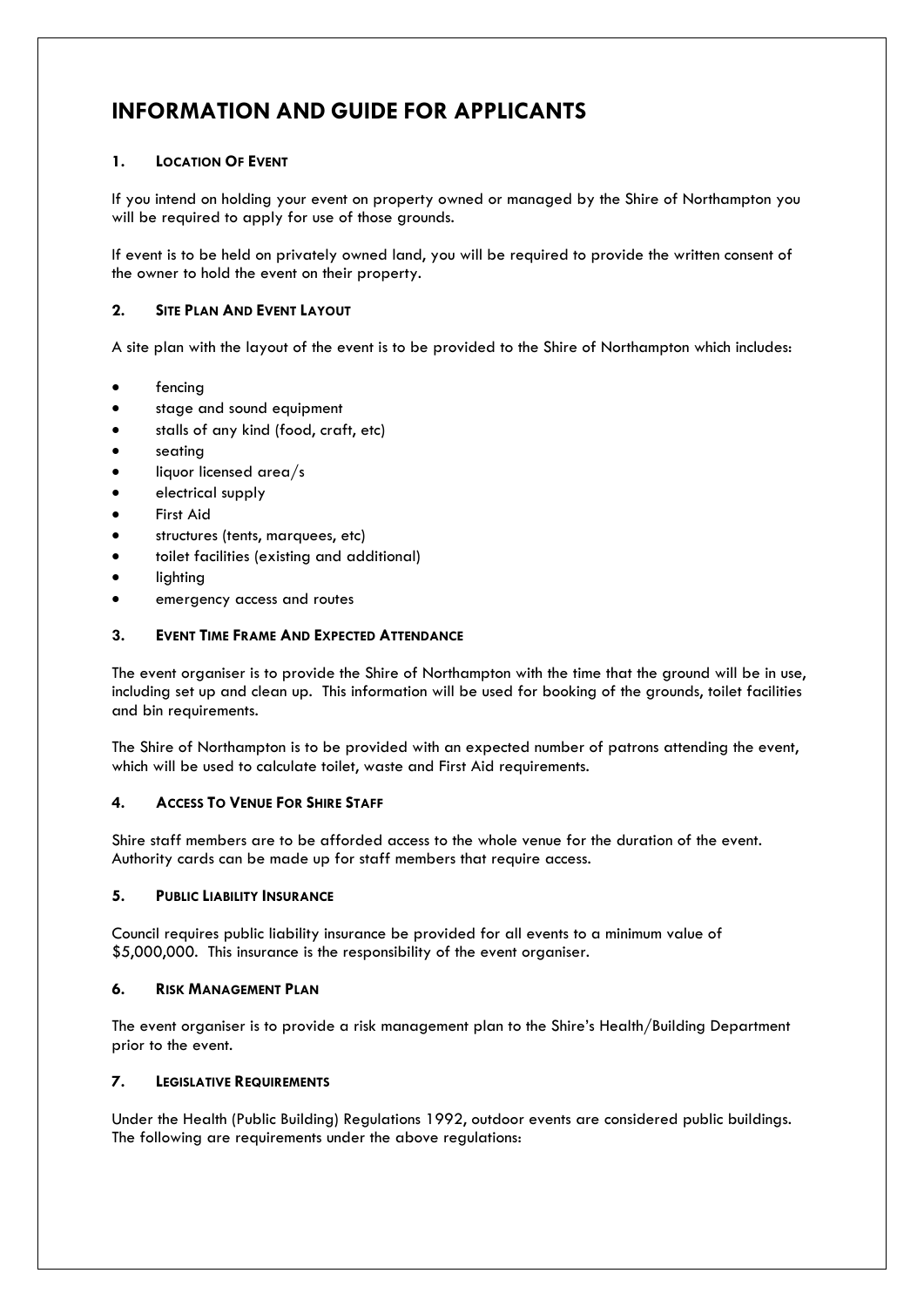- application to erect a public building (Form 1) to be completed 2 weeks prior to the event
- toilet facilities relevant to the expected attendance
- disabled access (for both the event grounds in general and toilet facilities)
- evacuation plan and emergency lighting
- general lighting for evening and night events
- all electrical equipment, switches, meters are to be protected from the public and a certificate of electrical compliance (Form 5) must be completed 2 weeks prior to the event
- exit signs are to be provided
- fire equipment and telephones are to be supplied

Event organisers are to provide sufficient waste disposal facilities relevant to the expected attendance.

Any stalls or premises preparing and/or selling food is to comply with the Health (Food Hygiene) Regulations 1993. Applications to sell food at the event should be lodged with the Health Department 4 weeks prior to the event.

Under the Environmental Protection (Noise) Regulations 1997, noise levels are to comply with the levels set out in those regulations. If the Shire of Northampton deems it necessary to have an Environmental Health Officer present to monitor the noise levels of the event, the event organiser may be required to pay for these services. Any officer present to ensure compliance with the above noise regulations is not under the control of the organiser.

#### **8. ALCOHOL AND LIQUOR LICENSING**

Event organisers are required to apply for a liquor licence through the Department of Liquor and Gaming, if alcohol is to be sold at the event. If the liquor licence is approved, details of the licence are to be provided to the Shire of Northampton at least 2 weeks prior to the event.

If alcohol is to be sold and/or consumed on Shire property, application should be made to the Shire for a permit to consume alcohol.

#### **9. PROVISION OF FIRST AID**

The event organiser should provide First Aid facilities relevant to the size of the event.

#### **10. EMERGENCY SERVICES**

Event organisers must notify the Police and Fire & Emergency Services of the event and the event time frame. A contact number for the event organiser should be given to these organisations in case of emergency.

Access must also be available to emergency vehicles.

#### **11. NOTIFICATION OF ROAD CLOSURES**

The event organiser is to notify and seek approval from the Engineering Department (and Main Roads if necessary) for any road closures for the event, prior to lodging an application with the Police. Please note partial road closures or suspension of the Traffic Act requires approval and these forms/approvals need to be sourced from police, at least 6 weeks prior to the event to allow for separate processing.